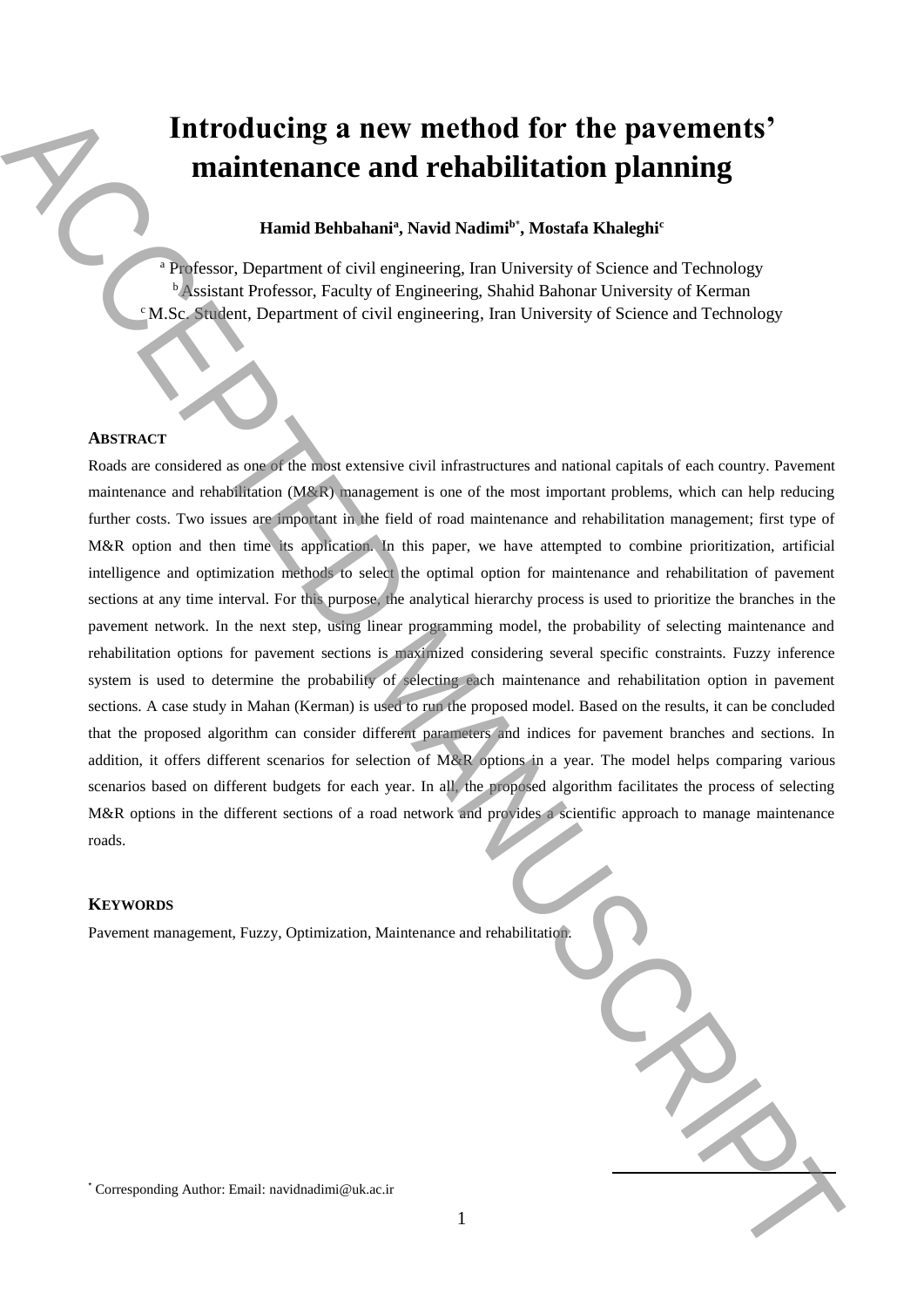### **1. Introduction**

Road pavement maintenance and rehabilitation (M&R) is an important and traditional task among highway engineers. Various M&R strategies and procedures have been employed by related organizations to preserve pavement and postpone its deterioration. The type and strategy of choosing M&R options had been the subject of much research over the years [1] Lack of proper maintenance for a road can cause premature failure. Road crashes also might increase. Road maintenance costs in Iran vary from 3% to 10% of the value of roads, and it is essential to be started from the beginning of operation and to be continued throughout the life of the road [2]. **axis are the names of continuous control in the names of the names of the names of the names of the names of the names of the names of the pavel in the names of the names of the names of the names of the names of the nam** 

A detailed systematic and scientific approach is needed to manage pavement rehabilitation and maintenance and simple models cannot be used in this regard. This paper intends to discuss M&R management using several scientific tools including hierarchical analysis process (AHP), linear programming (LP) and fuzzy inference system (FIS) simultaneously. The main innovation of this paper will be to present a new framework based on mathematical decision making tools to determine the optimal choice for pavement M&R.

### **2. Methodology**

The main purpose of this paper is to present a framework with mathematical modeling and planning to determine the optimal M&R options for asphalt concrete pavement sections at any time interval. In this regard, first by using the AHP model, the branches in the pavement network are prioritized. In the next step, using FIS, the possibility of choosing any M&R option in each pavement section is achieved. Finally, using linear programming, it is tried to determine optimum options with the objective function of maximizing the probabilities and at the same time considering several constraints.

The first step is to prioritize the branches with AHP model, taking into account the four parameters of functional classification, traffic, access, functional classification and the tourism-commercial importance of the branch. For this purpose paired comparisons would be conducted using experts' viewpoints and then the model is run by Expert Choice 11 software.

The output of the FIS is the probability of selecting each M&R option given in the linear programming objective function. Fuzzy means lack of clarity, and this concept is similar to human inference. FIS is used to systematically describe human knowledge and make appropriate inferences and decisions. The purpose of fuzzy logic is to map from the input space to the output space. An elementary mechanism in this regard is the use of a set of if-then commands called fuzzy rules [3].

By reviewing the research literature on factors and parameters affecting the selection of M&R option, the fuzzy input variables were selected and using experts' opinions, 6 variables from the total of variables considered for our FIS model. After selection of input variables (table 1), their membership functions have been determined as Gaussian.

| Variable    | Change interval |  |
|-------------|-----------------|--|
| <b>PCI</b>  | $0-100$         |  |
| <b>SN</b>   | $0-10$          |  |
| IRI         | $0-16$          |  |
| DV          | $0-100$         |  |
| <b>DPCI</b> | $0 - 6$         |  |
| <b>BPN</b>  | $0 - 100$       |  |

**Table 1. An example of a table**

In this paper, for each M&R option including crack filling, fog seal, slurry seal, chip seal, microsurfacing, recycling, overlay and reconstruction FIS rules have been provided. The output of each FIS is the probability of selecting that option based on different combinations of input variables

Finally, linear programming was used to maximize the probability of selecting M&R options in pavement sections. Decision variable in this model is a binary, which indicates implementation of an option or not. The objective function of the model is to maximize the probabilities relating to performing a specific option. Several constraints relating to total budget, ability of the organization in each year, proportionality between functional classification and type of M&R option and among others.

# **3. Results and Discussion**

The model is run for a road network as the case study in Mahan (Kerman). You can see the weight of the pavement branches (ωj) obtained by AHP with Expert Choice 11 software in figure 1. In this figure the numbers written on the horizontal axis indicate the amount of weight and the names written on the vertical